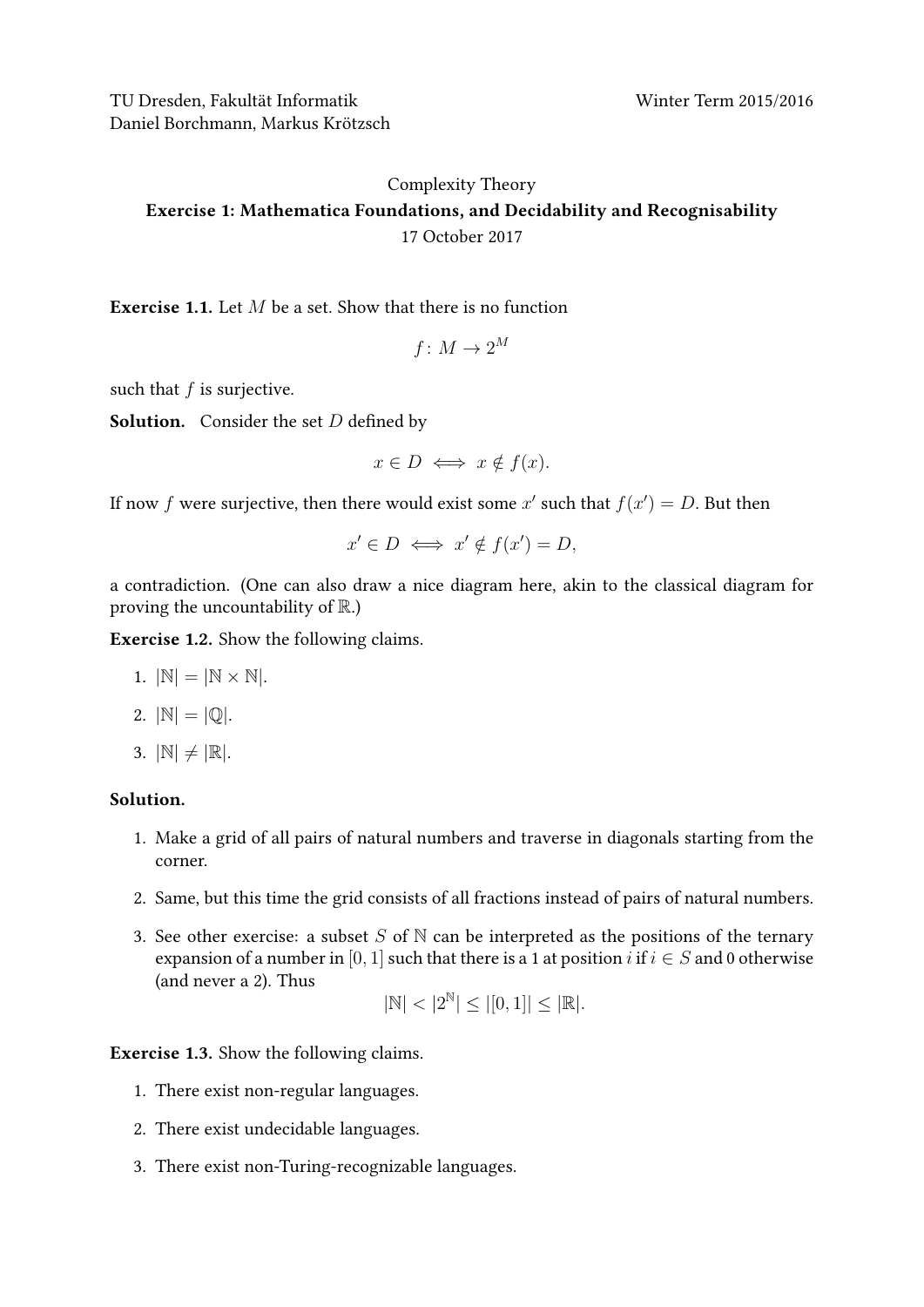Solution. The argument is always the same: over a fixed alphabet there are only countably many automata and Turing machines with that input alphabet, but uncountably many languages. Therefore, most of the languages cannot be regular/decidable/recognizable.

Exercise 1.4. Show that every simple undirected graph with two or more nodes contains two nodes that have equal degrees.

**Solution.** Consider a graph with  $n$  nodes (recall: graphs are not directed here and do not contain any loops). Then each node can have degree  $0, 1, \ldots, n-1$ . If some node has degree 0, then no node can have degree  $n - 1$ . If some node has degree  $n - 1$ , then no node can have degree 0. Thus, either all nodes have degree  $0, \ldots, n-2$  or  $1, \ldots, n-1$ . In either case, there are only  $n-1$  possible values of a degree for an overall of n nodes. Therefore, two nodes must have the same degree.

**Exercise 1.5.** Let  $A = \{ s \}$ , where

 $s \coloneqq$  $\int 0$  if life will never be found on Mars, 1 if life will be found on Mars someday.

Is A decidable? (For the purpose of this problem, assume that the question whether life will be found on Mars has an unambiguous "yes" or "no" answer.)

**Solution.** Either  $A = \{0\}$  or  $A = \{1\}$ , and both sets are decidable. However, we cannot decide which case is true (at least not now). But this does not matter: to show that  $A$  is decidable it is sufficient to show that there exists a Turing machine deciding it. The way this Turing machine is found does not need to be constructive. (See also the proof of the theorem saying that decidable sets are exactly those that can be enumerated by a Turing machine in non-decreasing length of the output words).

Exercise 1.6. Show that the class of Turing-decidable languages is closed under

- (a) union, (c) intersection,
- (b) concatenation, (d) star.

Solution. To decide the union of two decidable sets we just run the corresponding deciders in parallel and accept if any of those accepts, and reject if both reject. Intersection works the same way, but this time we accept only if both deciders accept. For concatenation we just guess a separation point and check the corresponding subwords for membership. The same we can do for star.

∗ Exercise 1.7. Show that the class of Turing-recognizable languages is closed under homomorphism.

**Solution.** To see closure under homomorphisms let  $f: \Sigma^* \to \Delta^*$  be a homomorphism and let  $L \subseteq \Sigma^*$  be some Turing-recognizable set. Then L can be enumerated by some Turing machine M, and if we apply f to each output word of M we obtain an enumerator for  $f(L)$ (note that homomorphism are always computable).

Exercise 1.8. A Turing machine with two-sided unbounded tape is a single-tape Turing machine where the tape is unbounded on both sides. Argue that such machines can be simulated by ordinary Turing machines.

Solution. We only sketch the idea (this is why the exercise says "argue" instead of "prove"). Suppose we are given a Turing machine  $M$  with a two-sided unbounded tape. Assume the cells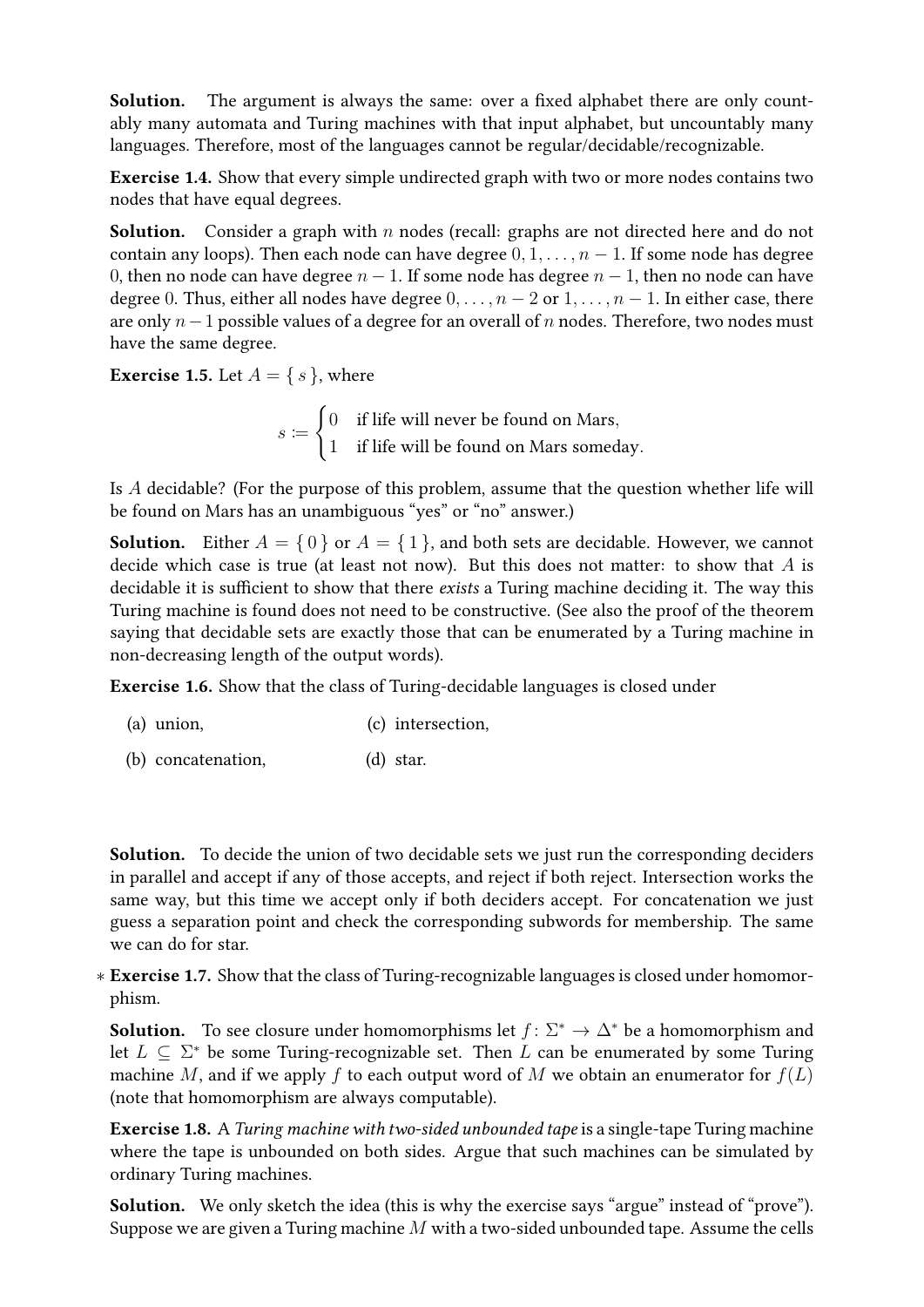are numbered with elements from  $\mathbb Z$ . We can simulate  $M$  with an ordinary Turing machine M' that "wraps around" the tape of M at cell 0. M' then stores in every cell  $j \in \mathbb{N}$  of its own tape the two cells  $j$  and  $-(j + 1)$  of  $M$ . Then  $M'$  can simulate one step of  $M$  in just one step, keeping track of whether to read the first or second part of the cell content, corresponding to whether  $M$ 's head is at the right or left of cell 0.

∗ Exercise 1.9. Show that single-tape Turing machines that cannot write on the portion of the tape containing the input string recognize only regular languages.

Solution. This is a rather difficult exercise and is not meant to be presented in class. Instead, it is meant for very good students to be kept interested in the exercises. The solution presented here is adapted from the solution of Exercise 3.17 of the Instructors Manual of Sipser's Book.

We first observe that a trivial approach that rejects the claim does not work: we cannot copy the input to another tape and work on this copy as usual. The problem here is that for copying the input, we need to keep track of what the last symbol is that we have copied so far. For this we would need to mark this position, which is not possible. (Note that, however, if we would have another tape, then we could copy the input, showing that the above claim is indeed false for multi-tape Turing machines.)

This failed approach however contains the first clue to the solution: when we have read the input, we can only remember a finite amount of information about the input, using a state of the Turing machine  $M$ . We put this into a real solution by constructing a finite automaton A that accepts the same language as  $M$ . For this we need to construct the state space, the transition function, and the final state of  $A$ .

For the state space of  $A$  we define for some string  $s$  the function

$$
F_s \colon (Q \cup \{\text{first}\}) \to (Q \cup \{\text{accept}, \text{reject}\}).
$$

This function is determined by the way M works on input s.  $F_s$  (first) is the state M reaches when M has been started on input s from the beginning and is about to move off of the right end of  $s$  for the first time. If  $M$  accepts or rejects (either explicitly or by looping) before leaving the input s, then  $F_s$ (first) is accept or rejects, respectively. Furthermore, for state  $q \in Q$ ,  $F_s(q)$ is the state the machine  $M$  enters when it is about to move off of the end of  $s$  for the first time when it was started on the right end of s in state q. Again  $F_s(q)$  is accept or reject if M accepts or rejects before leaving the input s.

There are only finitely many functions from  $Q \cup \{\text{first }\}$  to  $Q \cup \{\text{accept, reject }\}$ , and thus there are only finitely many functions  $F_s$ . Then M behaves the same on inputs s and t if  $F_s = F_t$ . In particular, if  $F_s = F_t$ , then M accepts s if and only if M accepts t.

The state space of A is now the set of all such functions  $F_s$ . This state space is finite, by the argument of the previous paragraph. Upon reading a symbol  $a$  while in state  $F_s$ , the machine A changes its state to  $F_{sa}$ . The initial state of A is  $F_{\varepsilon}$ , which is given by  $F_{\varepsilon}$ (first) =  $q_0$  (the initial state of M) and  $F_{\varepsilon}(q) = q$  for all  $q \in Q$ . The final states of A are all those functions  $F_s$ where  $s$  is a string accepted by  $M$ .

**Exercise 1.10.** Let ALL<sub>DFA</sub> =  $\{ \langle A \rangle \mid A \text{ is a DFA that accepts every word } \}.$  Show that ALL<sub>DFA</sub> is decidable.

Solution. Given a DFA, we can obtain a DFA for the complementary language by interchanging final and non-final states. For this complementary DFA we can check whether the language it accepts is empty. If so, the original DFA accepted every word. If not, then not.

**Exercise 1.11.** Let  $E_{TM} = \{ \langle M \rangle \mid M \text{ is a TM such that } \mathcal{L}(M) = \emptyset \}$ . Show that  $\overline{E_{TM}}$  is Turing-recognizable.

**Solution.** Given a Turing machine  $M$  we can recognize whether the language accepted by M is empty by just iterating over all  $(i, j) \in \mathbb{N} \times \mathbb{N}$  and running M for i steps on the j-th